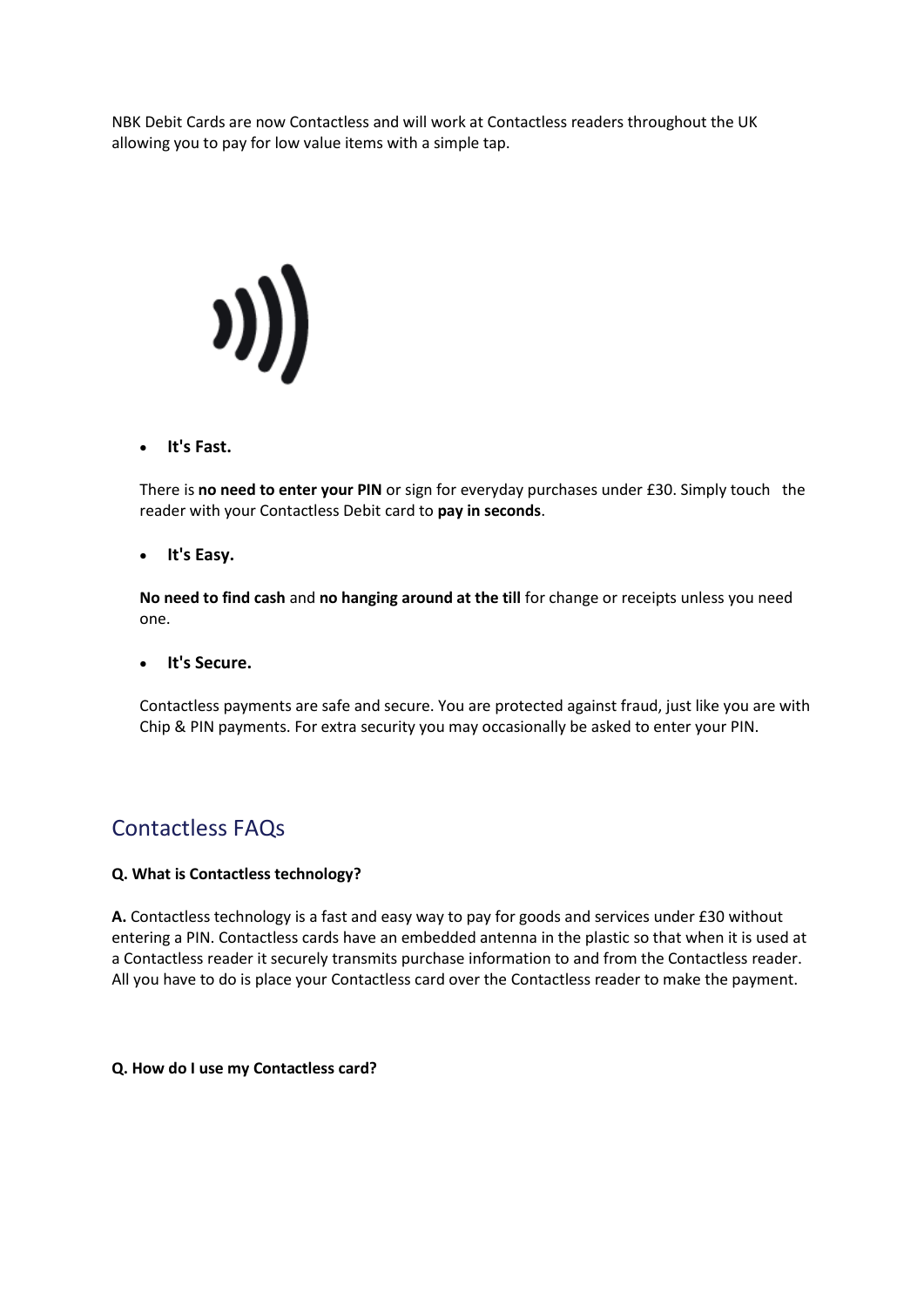# 1. Look



**Look for the** contactless symbol when paying for items up to the value of £30

2. Touch



**Touch your** contactless card against the symbol until the lights turn green

# 3. Confirm



A beep indicates successful payment. For extra security you may occasionally be asked to enter your PIN

# **Q. How does Contactless technology benefit me?**

A. It's faster and easier than other types of payment

- You don't always have to carry cash or worry about looking for exact change when making small value everyday purchases at participating retailers.
- You don't have to enter your PIN for payments under £30. You may have to on some occasions as a security measure to verify that you, the authorised cardholder, are still in possession of the card.
- There's no need to queue for so long; as Contactless speeds up the time it takes to make a payment.
- You are in control because your card never has to leave your hand when making a payment at the reader.
- You will have a record of all your everyday purchases on your account statement.

# **Q. How can I get a Contactless card?**

**A.** Customers will automatically be issued a Contactless card when their card is next renewed or replaced.

# **Q. How do I know if a retailer accepts Contactless payments?**

A. Any retailer who displays the Contactless symbol can accept Contactless payments:

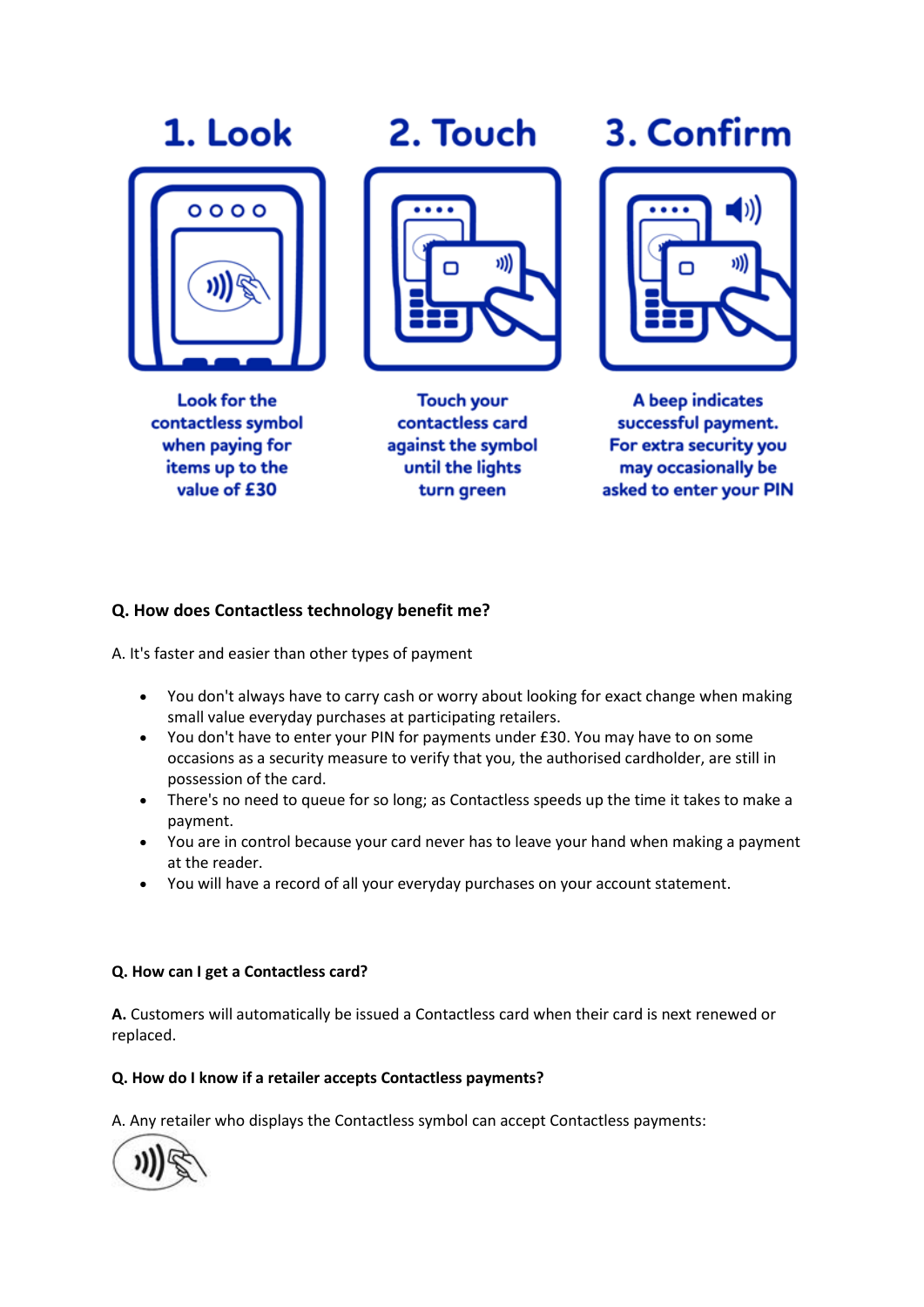#### **Q. Where can I use my Contactless card?**

A. You can use your Contactless card wherever you see the Contactless symbol. There are already lots o[f retailers](https://www.visa.co.uk/products/visa-contactless/) in the UK that offer Contactless payments.

#### **Q. Can I use Contactless to get cash out at an ATM?**

A. No, you can't get cash out of an ATM using Contactless.

#### **Q. Can I use Contactless to get cash back?**

A. No. Cash back is not available on Contactless transactions. If you wish to receive cash back you can still use your card to make a standard Chip and PIN transaction.

#### **Q. How close does my card need to be to the reader?**

A. You should hold your Contactless card within a few centimetres of the Contactless terminal. If you choose to keep multiple cards in your wallet or purse while paying, only one card will be read by the Contactless reader. If you have multiple cards in your wallet or purse, the card read by the reader and the account charged may not necessarily be the one you intended. The surest way is to remove the card you want to use from your wallet or purse and hold it against the Contactless reader.

#### **Q. Is there a limit on the value of goods I can purchase with my Contactless card?**

A. You can use your Contactless card to pay for items up to the value of £30. For purchases over £30 you will need to enter your PIN.

# **Q. Are there any fees for paying with Contactless?**

A. There are no additional fees for using your Contactless card. However, standard fees and charges do apply.

#### **Q. How do I know when the payment has been made?**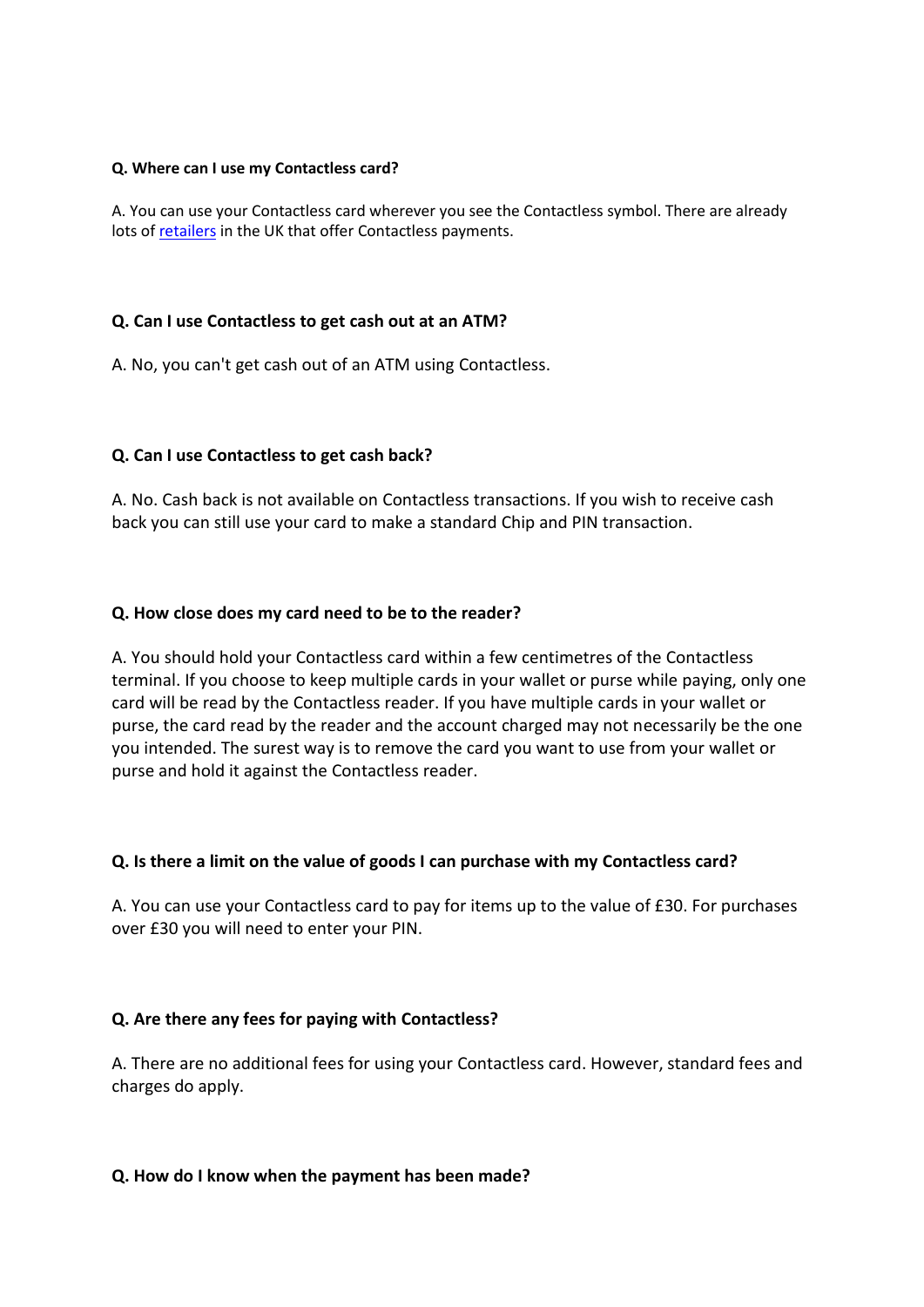A. The card reader will indicate that the payment has been made - a green light and beep indicates successful payment

# **Q. Will I receive a receipt for my transaction?**

A. Contactless payments are designed to let you make low value transactions quickly and conveniently. If you'd like a receipt to confirm the Contactless transaction, just ask the merchant when you pay.

# **Q. I carry more than one card in my wallet, which one will be used if I tap my wallet to the reader?**

A. It's always a good idea to take your Contactless card out of your wallet to touch the reader - this will make sure the right Contactless card is debited. If more than one is placed on the reader, a red light will be shown on the reader to tell you the payment has not completed.

# **Q. Can I use my Contactless card abroad?**

A. Yes, you can use your Contactless card abroad just as you can in the UK. Contactless transactions will be accepted wherever the Contactless symbol is displayed:



Please be aware that the Contactless transaction limit of £30 may vary depending on local limits (may be more or less).

# **Q. Is Contactless technology secure?**

A. Yes. Contactless uses the latest secure encryption technology (same as Chip and PIN) so you can feel confident when using it to pay for items. There is a maximum amount of £30 allowed per transaction and, from time to time, you will be asked to enter your PIN to verify you are the genuine card holder. If your card is lost or stolen, you're protected against fraud loss providing you take the kind of precautions we recommend and let us know as soon as you realise it's gone.

# **Q. Could I unknowingly make a purchase as I walk past a reader?**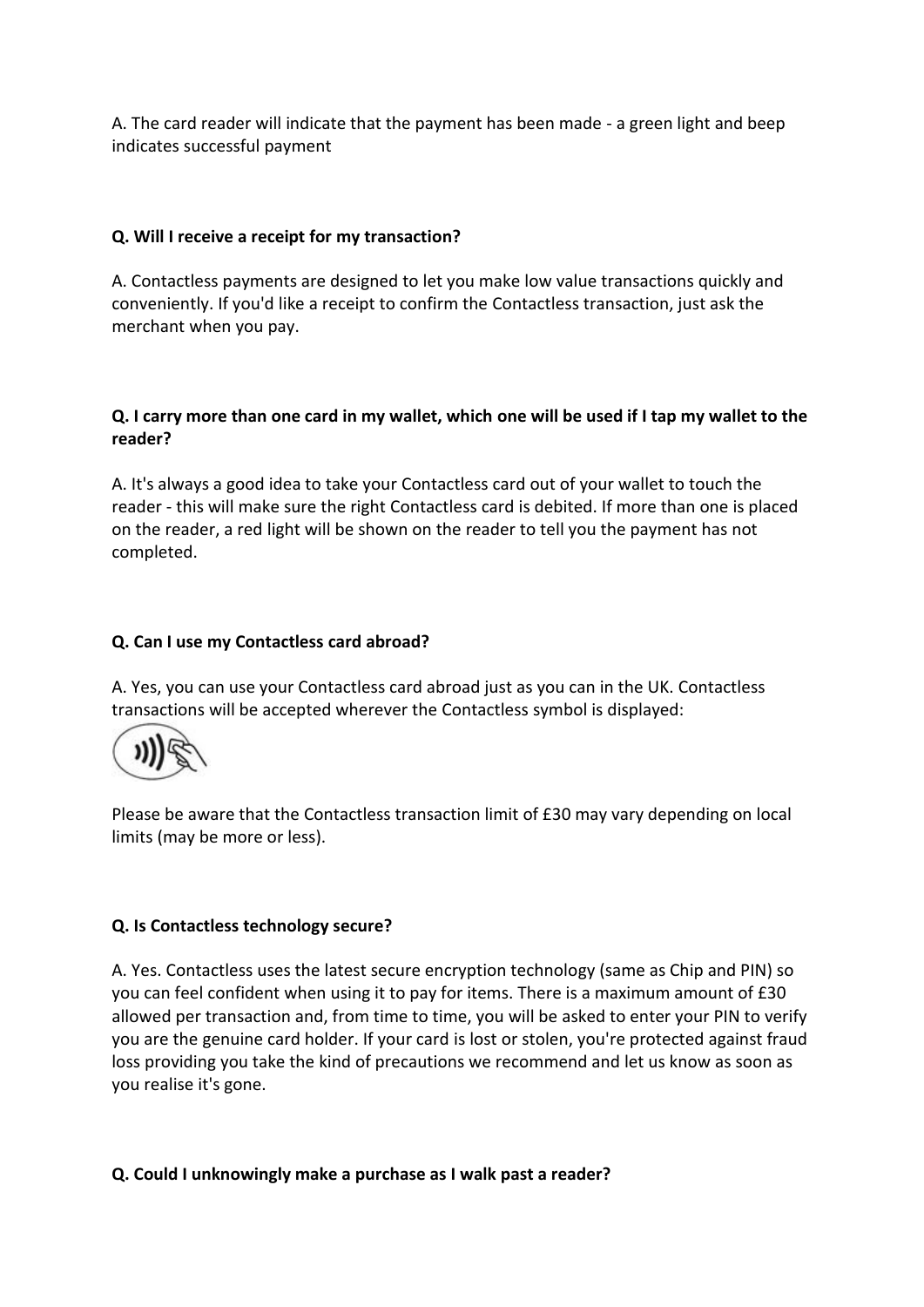A. No. The retailer must have entered the amount for you to approve first, and then your card has to be held within a couple of centimetres of the terminal for longer than half a second.

# **Q. Could my card details be intercepted during a payment?**

A. Contactless only works when a card is close to the card reader. This makes it virtually impossible for any details to be intercepted while in use. Also, each card reader contains security technology based on industry-wide standards.

# **Q. Is there any chance that payments may be taken twice from my account?**

A. No. Contactless card readers are only able to make one transaction at a time. As a safeguard, each transaction must be complete or void before another can take place.

# **Q. How do I know that my payment information is secure?**

A. The Contactless technology platforms are based on secure EMV chip technology, which provides both data protection and transaction security via the use of keys and the latest encryption technology. Transactions are processed through the same payment network as EMV chip transactions.

# **Q. Why don't I need to enter my PIN or sign for purchases?**

A. To ensure that using Contactless technology is as simple and convenient as cash, retailers that accept Contactless payments do not require you to sign or enter your PIN for small purchases of under £30.

# **Q. If my card is lost or stolen, can the person that finds it use it repeatedly?**

A. If someone makes several Contactless payments in a row, they'll be prompted to enter the card's PIN for security validation purposes. Contactless transactions are further protected by the fact that they can only be made on items totalling £30 or less. For transactions above that amount, the payee will be asked to make a Chip & PIN payment in the usual way. If your card is lost or stolen please let us know immediately and we'll cancel and replace it for you.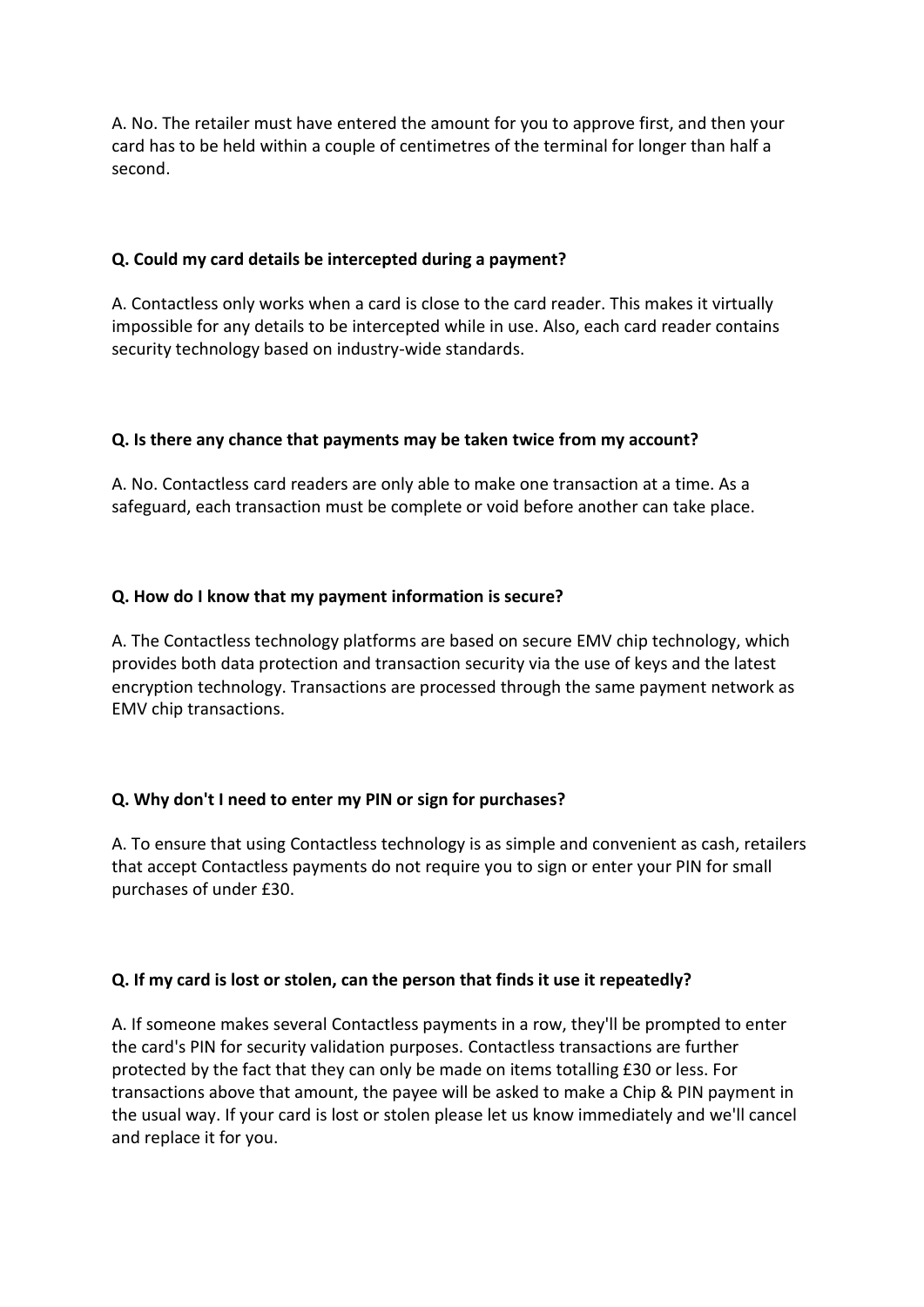# **Q. What should I do if my Contactless card has been lost or stolen?**

A. You should notify us as soon as possible by calling us on +44 20 7935 0876. If anyone has fraudulently used your Contactless card to make a transaction, as long as you have kept your details safe, you will not be responsible for any losses incurred.

# **Q. Can I use my Contactless card for London bus journeys?**

A. Yes. London buses now accept Contactless cards.

# **Q. How do Contactless payments on London buses work?**

A. London buses that accept Contactless cards will have a sticker with the Contactless symbol on next to the bus driver. To pay with Contactless, simply touch the reader to pay in seconds - as soon as you hear the beep, and/or see a green light, your payment is complete. There's no need to find cash or top up your Pay As You Go Oyster card first.

# **Q. Can I use my Contactless card on the rest of the Transport for London network?**

A. You will now be able to use your Contactless payment card on Underground, overground, DLR and Tram.

The cost of the journey will be no different from the current pay as you go Oyster fare. Full details can be found at the following Transport for London website;

#### [www.tfl.gov.uk](http://www.hsbc.co.uk/1/2/popups/tfl)

# **Q. Can I use my Contactless card and Oyster card interchangeably during a week?**

A. Yes. You could use your Oyster card one day and your Contactless card on another day in the same week.

#### **Q. How much is a single adult bus fare when I use a Contactless card?**

A. Please visit [www.tfl.gov.uk](http://www.hsbc.co.uk/1/2/popups/tfl) for the latest prices.

#### **Q. Do I have a daily limit when I use my Contactless card on London buses?**